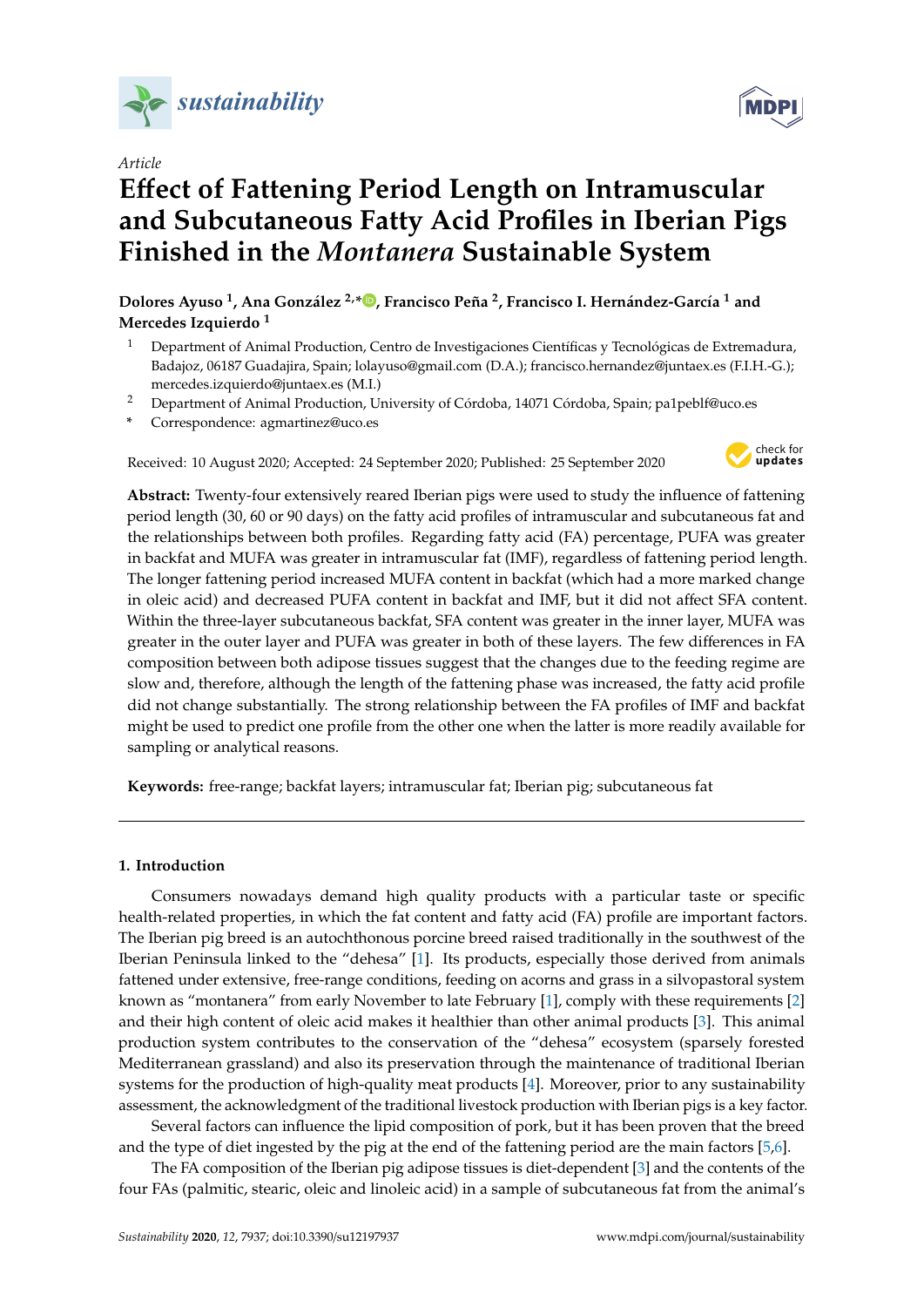rear lumbar region are often used by the industry to classify the pig carcasses, and recent research has shown that the FA profile can be a potential indicator to discriminate Iberian hams according to the type of final fattening [\[7\]](#page-9-6). A number of studies have looked into the FA profile in adipose tissues of the Iberian pig, e.g., in backfat [\[8–](#page-9-7)[12\]](#page-10-0), in intramuscular fat [\[13](#page-10-1)[,14\]](#page-10-2) or in both [\[15,](#page-10-3)[16\]](#page-10-4), but few of them correlated the profiles obtained in the two types of fat tissue. This information might be relevant since it is easier to sample backfat than intramuscular fat (IMF). In addition, few studies have assessed the influence of the duration of the fattening period under the "montanera" system on the fatty acid profile.

The main objectives of this experiment were to analyze the influence of the duration of the fattening period on the fatty acid profile of intramuscular and subcutaneous fat (total fat and outer, middle and inner layers) of purebred Iberian pigs reared under free-range conditions ("montanera") and the relationship between the fatty acid composition of both fat depots.

#### **2. Materials and Methods**

#### *2.1. Animals*

Twenty-four pure-breed Iberian barrows of the Valdesequera strain were used in the Valdesequera research farm (Badajoz, Extremadura, Spain) of CICYTEX (Figure [1\)](#page-2-0). The animals were raised under standard commercial conditions up to the beginning of the fattening period ("montanera"). Then, the animals were randomly distributed into three groups of eight pigs each according to the length of the fattening period—30, 60 and 90 days ( $M_{30}$ ,  $M_{60}$  and  $M_{90}$ , respectively), and fed under free-range conditions from November to January. Their diet consisted of acorns dry matter (DM): 588.2 g/kg, crude protein: 57.8 g/kg of DM, crude fat: 75.7 g/kg of DM, crude fiber: 68.6 g/kg of DM) and pasture (dry matter: 160.9 g/kg, crude protein: 309.2 g/kg of DM, crude fat: 4.1 g/kg of DM, crude fiber: 163.2 g/kg of DM, according to existing literature [\[13\]](#page-10-1)). Body weight (BW) and age at the start of the fattening period were  $128.8 \pm 1.0$  kg and  $350 \pm 10$  days. The final BW ranged from 157.6 kg to 225.6 kg (Table [1\)](#page-1-0).

| <b>Traits</b>                |                     | Groups $1$          | <b>RSD</b>          | $p$ -Value <sup>2</sup> |       |
|------------------------------|---------------------|---------------------|---------------------|-------------------------|-------|
|                              | $M_{30}$ (N = 8)    | $M_{60}$ (N = 8)    | $M_{90}$ (N = 8)    |                         |       |
| Body weight at start, kg     | 128.90              | 129.20              | 128.40              | 0.40                    | n.s.  |
| Body weight at slaughter, kg | 157.60 <sup>a</sup> | 190.40 <sup>b</sup> | $225.60^{\circ}$    | 28.40                   | $***$ |
| Carcass weight, kg           | 119.60 $a$          | 163.00 <sup>b</sup> | 193.10 <sup>c</sup> | 30.80                   | $***$ |
| Loin, kg                     | 2.10                | 2.20                | 2.50                | 0.16                    | n.s.  |
| Loin area, cm $2$            | 27.10               | 28.8                | 31.4                | 1.80                    | n.s.  |
| Intramuscular fat, $g/100 g$ | 2.70 <sup>a</sup>   | 4.70 <sup>ab</sup>  | 6.20 <sup>b</sup>   | 1.50                    | $***$ |
| Backfat thickness            |                     |                     |                     |                         |       |
| Total, cm                    | 5.60 $a$            | 7.63 <sup>b</sup>   | 9.56 <sup>c</sup>   | 1.65                    | ***   |
| Outer layer, cm              | 1.26 <sup>a</sup>   | 1.59 <sup>b</sup>   | 1.63 <sup>b</sup>   | 0.17                    | *     |
| Middle layer, cm             | 2.51 <sup>a</sup>   | 3.62 <sup>b</sup>   | 3.93 <sup>b</sup>   | 0.62                    | ***   |
| Inner layer, cm              | 1.84 <sup>a</sup>   | 2.42 <sup>a</sup>   | 4.00 <sup>b</sup>   | 0.94                    | ***   |

<span id="page-1-0"></span>**Table 1.** Effect of duration of fattening period on body weights and carcass traits (least squares means).

 $1 M_{30}$  = Thirty days on fattening; M<sub>60</sub> = Sixty days on fattening; M<sub>90</sub> = Ninety days on fattening. <sup>2</sup> n.s.: not significant; \* *p* ≤ 0.05; \*\* *p* ≤ 0.01; \*\*\* *p* ≤ 0.001. <sup>a,b,c</sup> Values within a row with different superscript differ at *p* ≤ 0.05.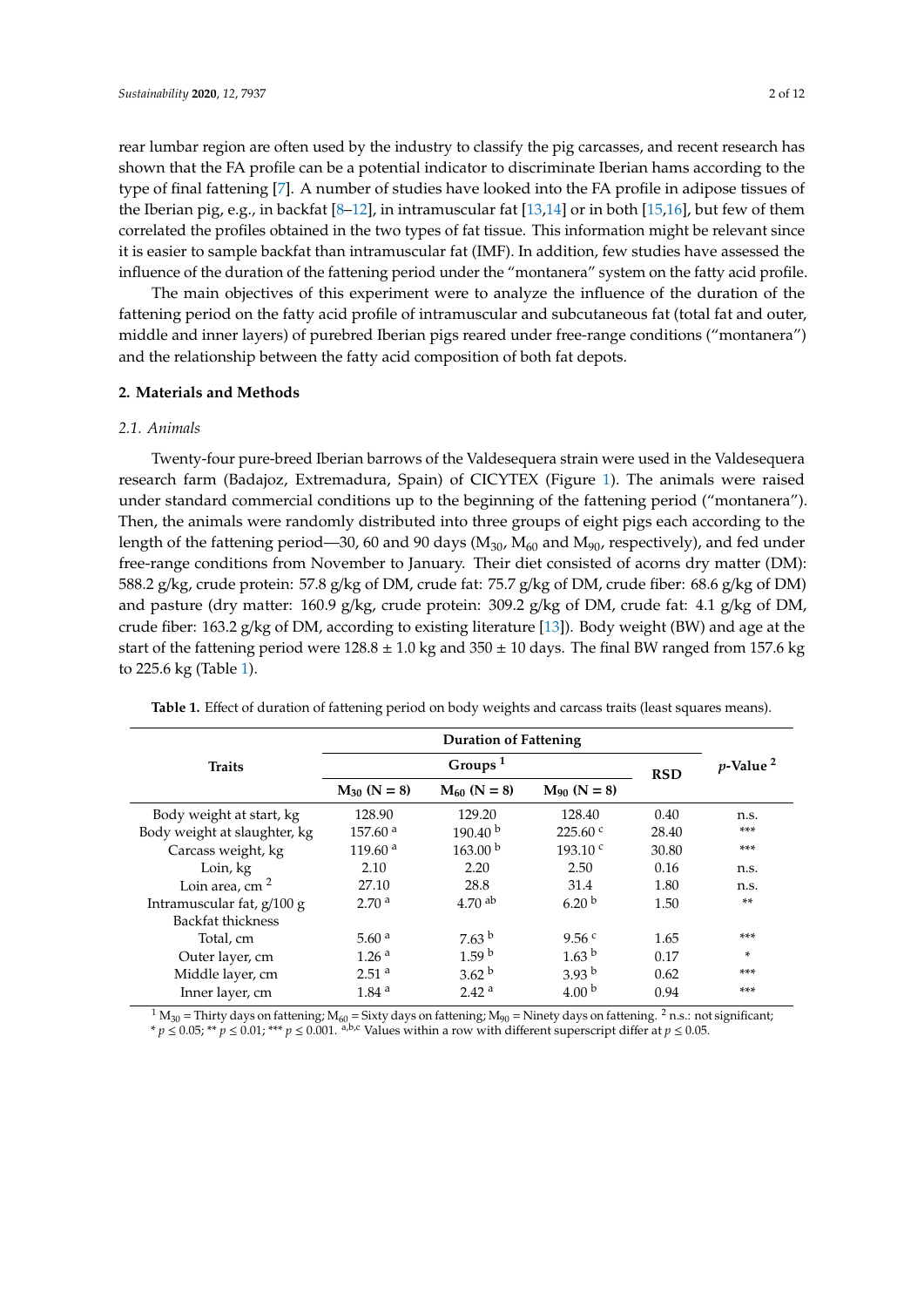<span id="page-2-0"></span>

**Figure 1.** Iberian pigs in "montanera". **Figure 1.** Iberian pigs in "montanera".

# *2.2. Carcass and Fatty Acid Traits 2.2. Carcass and Fatty Acid Traits*

Upon reaching their allocated slaughtering age (after 30, 60 and 90 days of fattening), the pigs Upon reaching their allocated slaughtering age (after 30, 60 and 90 days of fattening), the pigs were fasted for 12 h, weighed immediately and transported to a commercial slaughterhouse located were fasted for 12 h, weighed immediately and transported to a commercial slaughterhouse located 100 km from the experimental farm. They were then allowed a 14 h rest period, with full access to 100 km from the experimental farm. They were then allowed a 14 h rest period, with full access to water but no feed. The fasting period lasted 26 h, which is within the range used by the industry for water but no feed. The fasting period lasted 26 h, which is within the range used by the industry for Iberian pigs. At slaughter, the animals were stunned electrically, killed by exsanguination, scalded Iberian pigs. At slaughter, the animals were stunned electrically, killed by exsanguination, scalded and eviscerated according to European regulations for animal care, following normal commercial abattoir procedures. The hot carcasses (including the head and loin) were weighed within 1 h post-mortem. At the packing plant, the backfat depth (total and outer, middle and inner layers) and loin area at the 14th rib level were outlined on transparent acetate paper on the left side of each carcass. The outlined loin area was measured using an LI-3100C area meter (Li-Cor Corporation, Lincoln, NE, USA) with a lens adjustable to a resolution of 1 mm<sup>2</sup>. The samples were placed on the lower transparent belt of the device and allowed to pass through the LI-3100C scanning head. The resultant area was shown on the LI-3100C display. The backfat thickness was measured with a 0.5 mm precision flexible ruler (Mitutoyo, Andover, Hampshire, UK).

A loin slice at the 14th rib level (including skin, backfat and longissimus dorsi muscle) from the A loin slice at the 14th rib level (including skin, backfat and longissimus dorsi muscle) from the left half of each carcass was removed and vacuum packed in nylon/polyethylene vacuum bags, transported to the laboratory and kept frozen at −20 °C until further analyses. Before analysis, the vacuum-packed samples were thawed at  $2 \pm 1$  °C for 24 h. In the laboratory, the backfat sample of each animal samples were thawed at  $2 \pm 1$  °C for 24 h. In the laboratory, the backfat sample of each animal was divided into its three layers (outer, middle and inner) to analyze the fatty acid composition by the official method used in Iberian pork quality standards (ISO 5508:1990). The process was as follows: a homogeneous sample from each layer and each animal was weighed and homogenized with 50 mL of diethyl ester (2:1  $v/v$ ) using a Stomacher (80 or 400 depending on sample size) for 2 min. The resultant solution was filtered to separate the extracted fat (total lipid content with the solvent)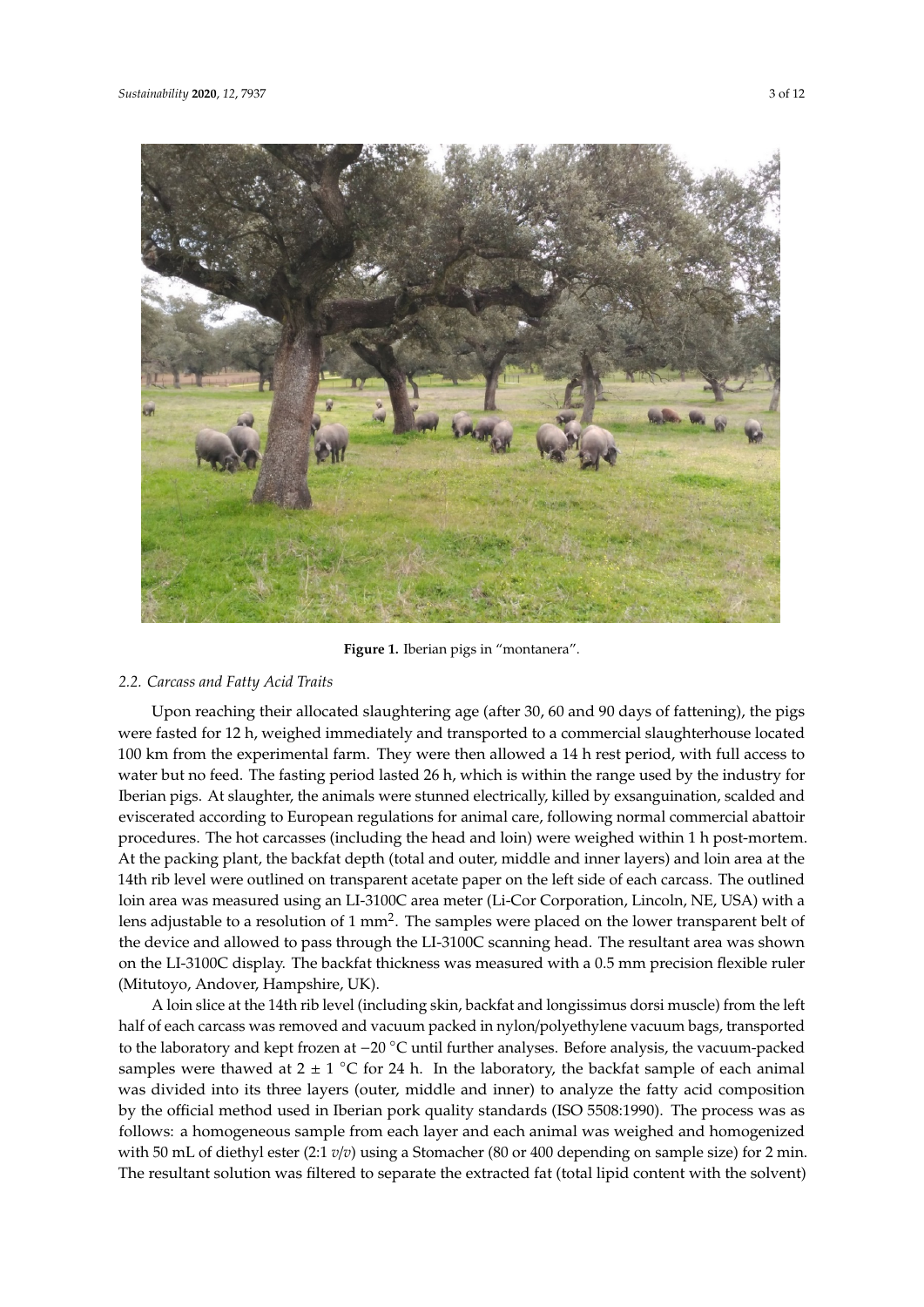and the solid residue (connective tissue). To separate and recover the solvent, the extracted fat was put through a Rotavapor hot bath, between 40–50 °C, and then refrigerated for 5 min. To dissolve the lipids, 0.20 g of the total extracted lipids without ester was added to 4 mL n-hexane with alkenes and was shaken softly. Then, 0.2 mL of KOH (2 M methanol) was added and left to stand for 30 min. The mixture was then centrifuged at 2000 rpm for 30 s. The fatty acids were determined in 1.0 mL of the mixture by gas chromatographic analysis. The results were expressed as  $g/100 g$  of fatty acid methyl esters identified. A 2.5 cm slice was removed from the longissimus dorsi muscle at the 14th rib level for IMF content and FA analysis. The IMF was quantified according to the method described by Folch et al. [\[17\]](#page-10-5), and the FA composition of the IMF was analyzed by the same method as the backfat layer FA determination.

#### *2.3. Statistical Analysis*

All the statistical analyses were performed using SAS 9.1 (SAS Institute Inc., Cary, NC, USA). The generalized linear models (GLM) and the correlation (CORR) procedures were used to analyze the data. To compare carcass traits (weight and area of the loin, intramuscular fat, and backfat thickness) in the three fattening times, the model included only the time of fattening effect. To compare the fatty acid (FA) profiles, two models were used, one was used to compare FA profile in subcutaneous and intramuscular fat in the different fattening times and the other compares the FA profiles for the three subcutaneous fat layers (inner, medium and outer) in the different fattening times as well. Both models included time of fattening, location and the interaction (time of fattening \* location) effects. For all models, the least squares means were compared by Tukey's test. In addition, correlations between the FA contents in intramuscular and in subcutaneous fat were investigated by pooling the data for all fattening times.

#### **3. Results and Discussion**

#### *3.1. Growth and Carcass Traits*

The body weight (BW) at slaughter and carcass traits showed the highest mean values in the M<sup>90</sup> group, but this increase was not significant (*p* > 0.05) for the weight and area of the loin (Table [1\)](#page-1-0). The dressing-out (carcass weight \* 100/body weight at slaughter) increased significantly (*p* < 0.05) with the duration of the fattening period (75.9% and 85.6% at 30 and 90 days on "montanera," respectively), mainly due to increased fat deposition, as it was shown by the significant increase in both IMF content (229%) and subcutaneous fat thickness (170%) between  $M_{30}$  and  $M_{90}$  groups, while the weight and area of the loin remained practically unchanged as carcass weight increased with the fattening period length.

The average thickness of the outer, middle and inner subcutaneous adipose layers of the backfat were similar to those reported by Izquierdo et al. [\[18\]](#page-10-6) in Iberian pigs slaughtered within the 135–175 kg range, but differed significantly from those obtained by Alfonso et al. [\[19\]](#page-10-7) in Basque (autochthonous breed) and Large White (selected breed) pigs slaughtered at 86 and 126 kg, respectively. Eggert et al. [\[20\]](#page-10-8) found that the inner layer thickness was proportionally lower in leaner genotypes. The mean thickness of the outer, middle and inner layers of the backfat in animals slaughtered at 90 days of finishing represented 129%, 157% and 302%, respectively, of the values obtained from  $M_{30}$ , showing that the individual layers do not grow at the same rate. In relation to subcutaneous fat thickness, the outer layer showed a significant ( $p < 0.05$ ) decrease (22.83% vs. 17.13%), the middle layer showed no significant (*p* > 0.05) change, and the inner layer increased significatively (*p* < 0.001) between the  $M_{30}$  and  $M_{90}$  groups (32.73% vs. 42.43%). This evolution is similar to that observed when fat thickness values were related to carcass weight in each batch (1.05, 0.98 and 0.84 cm/100 kg carcass weight for the outer layer, 2.10, 1.99 and 2.01 cm/100 kg carcass weight for the middle layer, and 1.54, 1.72 and 2.11 cm/100 kg carcass weight for the inner layer), although the differences were only significant (*p* < 0.05) for the inner layer. These results contrast with those obtained by Izquierdo et al. [\[18\]](#page-10-6) in the Iberian breed, where the only significant increase was observed in the middle layer. During finishing,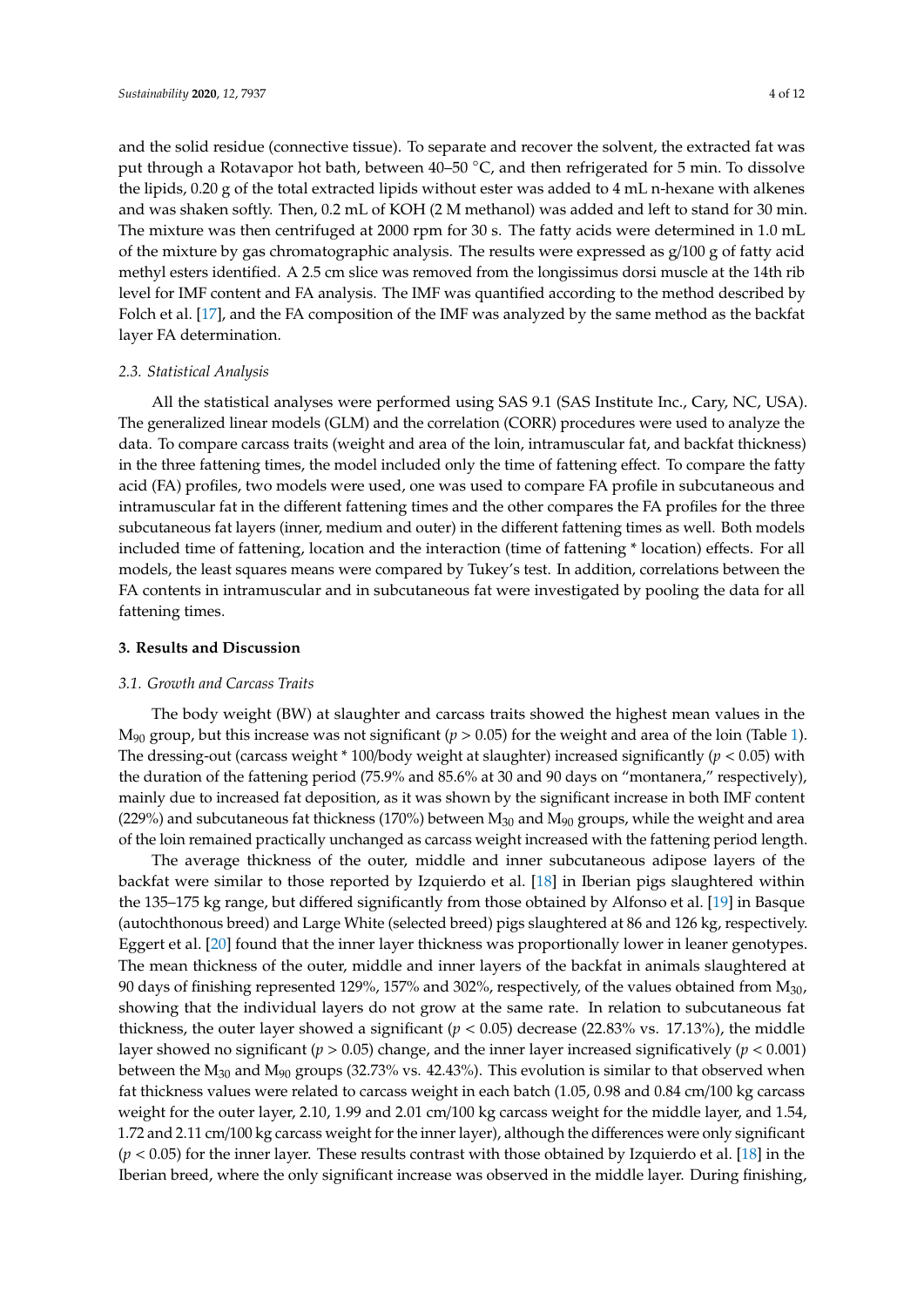the middle and inner subcutaneous adipose layers change in their relative contribution to total backfat thickness, and the middle layer shows the greatest increase in thickness per BW unit [\[21\]](#page-10-9). The change in thickness of the individual layers per BW unit ranked the middle layer first (0.0040 cm/kg), followed by the outer layer (0.0031 cm/kg) and the inner layer (0.0020 cm/kg) [\[21\]](#page-10-9). The analysis of the ratios of individual backfat layers (outer, OBF; middle, MBF; and inner, IBF) to total backfat and for MBF:OBF, IBF:OBF and IBF:MBF in Duroc swine showed that the rate of growth of the outer layer of backfat decreased as BW increased, that the depth of the middle and inner backfat layers increased at a faster rate than the outer layer in the weight range observed, and that the middle and inner layers of backfat grew at approximately the same rate with respect to each other [\[22\]](#page-10-10). These contradictory results may be explained by the different diet and genotype used in those studies [\[19,](#page-10-7)[20\]](#page-10-8), and/or a difference in mean backfat level [\[22\]](#page-10-10), weight range and sites of measurements [\[13\]](#page-10-1). Concerning the genotype effect, in a comparative study of the relative growth of subcutaneous fat layers in Duroc, Pietrain and Large White-sired genotypes, it was found that the outer layer appears to grow linearly for most pigs and the middle layer grows at a greater rate, while the inner backfat layer growth approaches a plateau for Pietrain-sired barrows and Large White-sired gilts, and all other pigs deposited an inner layer of backfat at an accelerating rate [\[20\]](#page-10-8).

#### *3.2. Fatty Acid Profile of Intramuscular and Subcutaneous Fat*

The fatty acid composition of the fat depots was, as expected, largely a reflection of the fatty acid pattern of the dietary fat. In the present study, the most abundant fatty acids were oleic (52.94%) and palmitic acids (21.54%), followed by stearic (9.73%) and linolenic acids (8.76%) (Table [2\)](#page-6-0). Likewise, a high level of MUFA (57.68%) was detected, which is the most relevant quality feature in meat from Iberian pigs [\[23\]](#page-10-11).

Significant (*p* < 0.05) differences in majority FA between intramuscular and subcutaneous adipose tissues were observed. The anatomical variation in the fatty acid composition in pigs [\[16](#page-10-4)[,24\]](#page-10-12) could be attributed to the fact that each adipose tissue shows specific development and metabolism [\[25\]](#page-10-13). Comparing with the subcutaneous fat, the intramuscular fat exhibited a higher (*p* < 0.05) percentage of lauric, miristic, palmitic and palmitoleic acids, SFA, MUFA and SFA/MUFA+PUFA ratio, and a lower percentage of margaric, margaroleic, gadoleic, linoleic and linolenic acids, PUFA and unsaturation index. No significant effects ( $p > 0.05$ ) of the adipose depot on the levels of stearic, araquic and oleic acids were observed. The percentage of palmitoleic acid in IMF was about twice of that of backfat (4.63 vs. 1.96, respectively). In contrast, the content of the gadoleic fatty acid was twice as high in backfat than in IMF (1.54 vs. 0.85, respectively). This could relate to the fact that the enzymatic activity for the formation of gadoleic acid is more active in backfat than in intramuscular fat [\[26\]](#page-10-14).

The fatty acid profile, which is highly influenced by the characteristics of the feed [\[10](#page-10-15)[,13,](#page-10-1)[15,](#page-10-3)[16,](#page-10-4)[27–](#page-10-16)[29\]](#page-11-0), changes during fattening, as both the animal's fat deposition and the rate of fatty acid synthesis increase [\[30\]](#page-11-1). In the present study, the length of the fattening period significantly  $(p < 0.05)$  influenced the percentage content for some fatty acids, and the deposition percentage for each fatty acid differed between IMF and backfat (Table [2\)](#page-6-0). No effect of the number of days of fattening was observed on lauric, myristic, palmitic, palmitoleic or gadoleic acids and MUFA for both adipose tissues. Moreover, the percentages of margaric, margaroleic, linoleic and linolenic fatty acids, PUFA and the unsaturation index decreased or increased during the fattening phase in both adipose tissues. Regarding linoleic and linolenic acids, their concentration significantly decreased ( $p < 0.05$ ) in the two tissue depots, especially between  $M_{30}$  and  $M_{60}$ . In the  $M_{90}$  group, the percentage of both fatty acids in backfat was twice of that of intramuscular fat (9.89% vs. 4.93% and 0.78% vs. 0.33%, respectively). These results on linoleic acid diverge from those obtained from Pascual et al. [\[29\]](#page-11-0), who indicated that the higher linoleic increase is compensated by a significantly higher decrease in palmitic and stearic acid levels. However, in our study, the opposite occurred.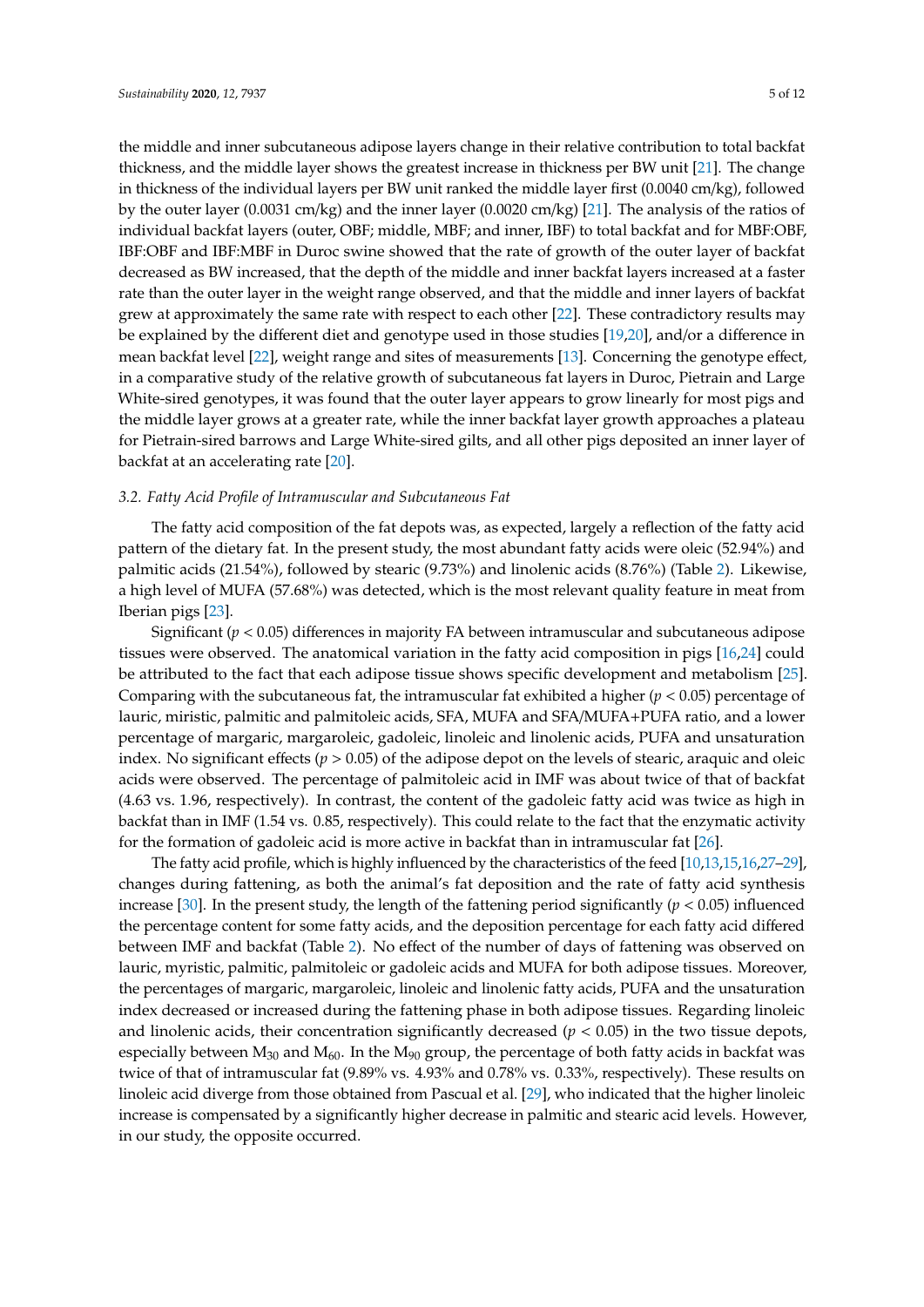Regarding the specific FAs of IMF, significant  $(p < 0.05)$  increases in lauric and miristic acid percentages were recorded, while the percentages of margaric, margaroleic, linoleic and linolenic acids, and PUFA showed a significant  $(p < 0.05)$  decrease with the increasing time of fattening.

For the subcutaneous backfat, the  $M_{90}$  pigs exhibited a higher percentage of oleic and gadoleic acids and MUFA, and a lower percentage of margaric, palmitoleic, margaroleic, linoleic and linolenic acids, PUFA and unsaturation index. The percentage of the main MUFA, oleic acid, showed an increase in backfat during the days of fattening only in the two first groups  $(51.40\%$  and  $53.52\%$  for  $M_{30}$  and  $M_{60}$ , respectively). The increase in oleic acid in backfat can be influenced by the age when the animals begin the basic fattening phase on acorns and grass [\[8,](#page-9-7)[29\]](#page-11-0) and the significant differences obtained could be due to the number of days in the fattening phase, the richness in oleic acid of the acorns and the pigs' low endogenous synthesis. Additionally, our results on oleic acid agreed with those obtained by Daza et al. [\[9\]](#page-10-17), Daza et al. [\[10\]](#page-10-15) and Tejerina et al. [\[13,](#page-10-1)[14\]](#page-10-2). The other backfat MUFAs, palmitoleic and margaroleic, decreased from  $M_{30}$  to  $M_{60}$ , but the case of gadoleic acid was different as it increased in the first interval.

The interaction of both effects, fat tissue and duration of fattening phase, was significant  $(p < 0.05)$ only for linolenic and arachidonic fatty acids.

In Duroc and white pig breeds [\[31](#page-11-2)[–33\]](#page-11-3), the proportion of SFA and MUFA in longissimus dorsi muscle and backfat tended to rise, while the PUFA concentration and PUFA/SFA ratio fell significantly, and these changes resulted from the increasing role of de novo tissue synthesis of SFA and MUFA and the declining role of the direct incorporation of linoleic acid from the diet [\[13\]](#page-10-1).

It was found that for Iberian pigs under intensive system and slaughtered at 50 and 115 kg, there was a decrease in SFA content and an increase in MUFA content as body weight increased, while the PUFA content was practically unchanged [\[27\]](#page-10-16). Similarly [\[29\]](#page-11-0), in the subcutaneous fat of extensively fed Iberian pigs, as the fattening period increased, there was an increase in oleic acid and a decrease in stearic and palmitic acids. A similar phenomenon was found by Cava [\[34\]](#page-11-4) for Iberian pig IMF. According to the literature, the decline in PUFA with the number of fattening days may be due to the low levels of these fatty acids in the acorns and the high fat deposition of the pigs, and the reduction in linoleic acid in the diet is compensated by the rise in palmitic and stearic acids [\[35\]](#page-11-5). The addition of grass to the diet resulted in high levels of linoleic and linolenic acids and a decrease in the level of palmitic acid in the intramuscular fat [\[36\]](#page-11-6). Additionally, as the pigs' body weight increased, the proportion of stearic acid in the backfat increased and that of linoleic acid fell [\[31\]](#page-11-2), but, in the longissimus dorsi muscle, the proportion of stearic acid did not change, and that of the oleic acid decreased.

Finally, the values of the unsaturation index in backfat were lower than those obtained by Niñoles et al. [\[12\]](#page-10-0) and its change as the days of the fattening phase increased did not show a clear trend. Our results agree with those obtained by other authors [\[12](#page-10-0)[–15,](#page-10-3)[28\]](#page-10-18), but are lower than those obtained by Cava et al. [\[37\]](#page-11-7), although the length of the fattening phase was not the same in those studies.

#### *3.3. Fatty Acid Profile of the Three Layers of Subcutaneous Backfat*

Table [3](#page-8-0) shows the fatty acid composition of the three layers of backfat (outer, middle and inner). The fatty acid profile was significantly  $(p < 0.05)$  different for each layer, in agreement with the results of Monziols et al. [\[24\]](#page-10-12). It is widely recognized that the outer backfat layer is more unsaturated than the inner, partly by a probable preferential deposition of PUFA in the outer layer, but also as a result of the dilution effect caused by an increased FA deposition from a stimulated de novo lipogenesis in the inner layer [\[38\]](#page-11-8).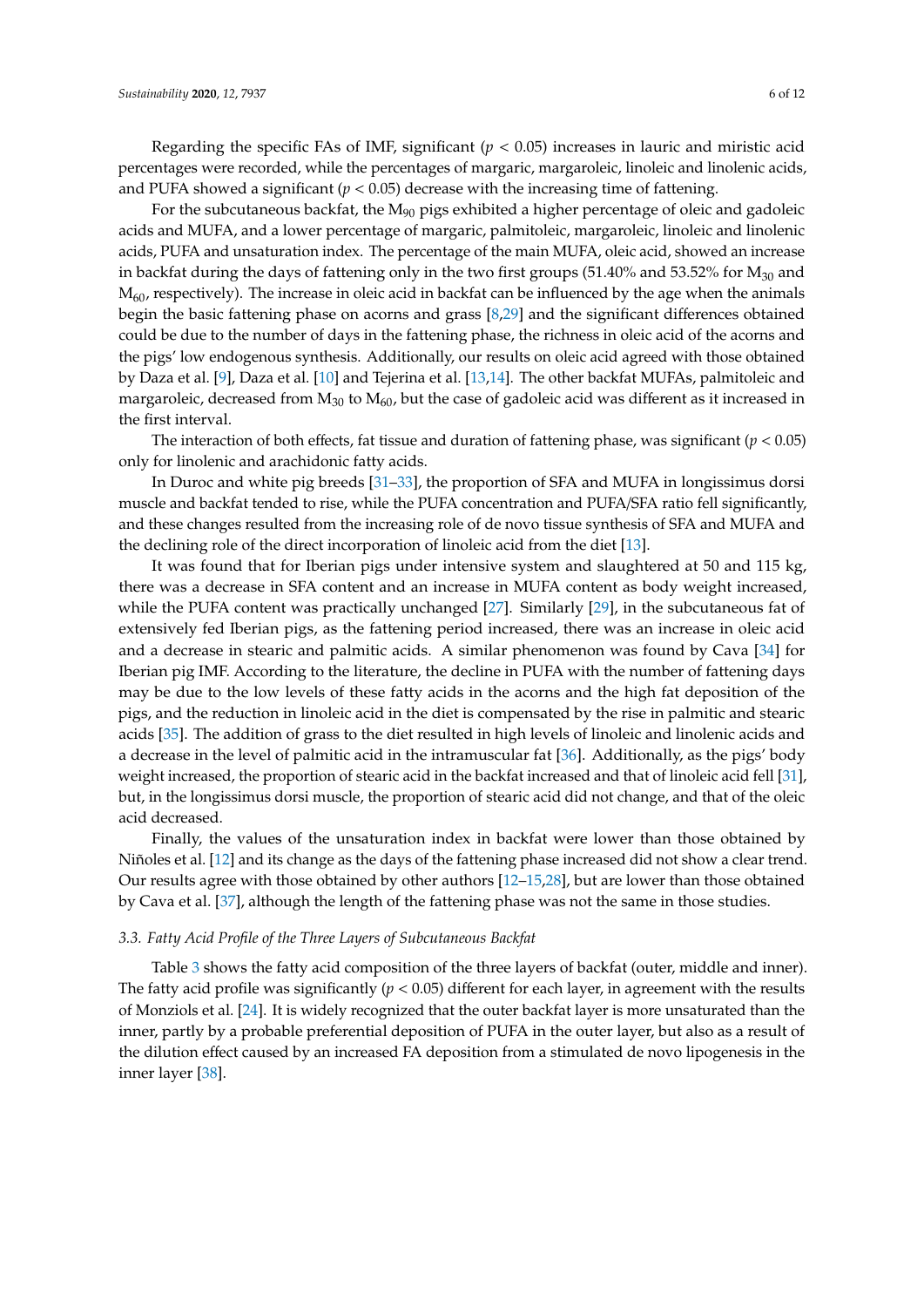|                      | Duration of Fattening <sup>2</sup> |                    |                      |                    |                    |                    | $p$ -Value         |                    |            |                   |                              |                     |
|----------------------|------------------------------------|--------------------|----------------------|--------------------|--------------------|--------------------|--------------------|--------------------|------------|-------------------|------------------------------|---------------------|
| Traits $(g/100 g)^1$ | <b>IMF</b>                         | BF                 | $M_{30}$ (N = 8)     |                    | $M_{60}$ (N = 8)   |                    | $M_{90}$ (N = 8)   |                    | <b>RSD</b> | <b>Fat Tissue</b> | <b>Duration of Fattening</b> | $F.S.$ <sup>3</sup> |
|                      |                                    |                    | <b>IMF</b>           | BF                 | <b>IMF</b>         | BF                 | <b>IMF</b>         | BF                 |            |                   |                              |                     |
| $C$ 12:0             | 0.07 <sup>a</sup>                  | 0.05 <sup>b</sup>  | 0.06 <sup>a</sup>    | 0.05 <sup>b</sup>  | 0.07 <sup>a</sup>  | 0.05 <sup>b</sup>  | 0.08 <sup>a</sup>  | 0.06 <sup>b</sup>  | 0.10       | $***$             | n.s.                         | n.s.                |
| C <sub>14:0</sub>    | 1.26 <sup>a</sup>                  | 1.09 <sup>b</sup>  | 1.15                 | 1.07               | 1.29 <sup>a</sup>  | 1.09 <sup>b</sup>  | 1.34 <sup>a</sup>  | 1.12 <sup>b</sup>  | 0.38       | ***               | n.s.                         | n.s.                |
| C <sub>16:0</sub>    | 23.03 <sup>a</sup>                 | 20.06 <sup>b</sup> | 21.42                | 19.80              | 24.10 <sup>a</sup> | $20.35^{b}$        | 23.57 <sup>a</sup> | 20.05 <sup>b</sup> | 1.54       | ***               | n.s.                         | n.s.                |
| C <sub>16:1</sub>    | 4.63 <sup>a</sup>                  | 1.96 <sup>b</sup>  | 4.87 <sup>a</sup>    | 2.28 <sup>b</sup>  | 4.27 <sup>a</sup>  | 1.76 <sup>b</sup>  | 4.75 <sup>a</sup>  | 1.85 <sup>b</sup>  | 1.21       | ***               | n.s.                         | n.s.                |
| $C$ 17:0             | 0.15 <sup>b</sup>                  | 0.30 <sup>a</sup>  | 0.19 <sup>b</sup>    | 0.35 <sup>a</sup>  | 0.13 <sup>b</sup>  | 0.28 <sup>a</sup>  | 0.12 <sup>b</sup>  | 0.27 <sup>a</sup>  | 0.30       | ***               | $\ast$                       | n.s.                |
| C 17:1               | 0.23 <sup>b</sup>                  | 0.30 <sup>a</sup>  | 0.29 <sup>b</sup>    | 0.37 <sup>a</sup>  | 0.19 <sup>b</sup>  | 0.25 <sup>a</sup>  | 0.19 <sup>b</sup>  | 0.27 <sup>a</sup>  | 0.28       | ***               | $***$                        | n.s.                |
| $C$ 18:0             | 9.73                               | 9.74               | 8.92                 | 9.23               | 10.50              | 10.19              | 9.77               | 9.78               | 1.16       | n.s.              | ×.                           | n.s.                |
| C <sub>18:1</sub>    | 52.87                              | 53.02              | 52.55                | 51.40              | 52.17              | 53.52              | 53.89              | 54.15              | 1.50       | n.s.              | ×.                           | n.s.                |
| C <sub>18:2</sub>    | 6.62 <sup>b</sup>                  | 10.90 <sup>a</sup> | 9.07 $^{\rm b}$      | 12.90 <sup>a</sup> | 5.87 $^{\rm b}$    | 9.90 <sup>a</sup>  | 4.93 $^{\rm b}$    | 9.89 <sup>a</sup>  | 1.68       | ***               | ***                          | n.s.                |
| C <sub>18:3</sub>    | 0.39 <sup>b</sup>                  | 0.86 <sup>a</sup>  | 0.49 <sup>b</sup>    | 1.06 <sup>a</sup>  | 0.35 <sup>b</sup>  | 0.73 <sup>a</sup>  | 0.33 <sup>b</sup>  | 0.78 <sup>a</sup>  | 0.52       | ***               | ×.                           | ***                 |
| C 20:0               | 0.18                               | 0.18               | 0.16                 | 0.17               | 0.20               | 0.20               | 0.18               | 0.18               | 0.16       | n.s.              | ***                          | n.s.                |
| C20:1                | 0.85 <sup>b</sup>                  | 1.54 <sup>a</sup>  | 0.84 <sup>b</sup>    | 1.33 <sup>a</sup>  | 0.87 <sup>b</sup>  | 1.69 <sup>a</sup>  | 0.85 <sup>b</sup>  | 1.61 <sup>a</sup>  | 0.62       | ***               | n.s.                         | ***                 |
| <b>SFA</b>           | 34.41 <sup>b</sup>                 | 31.43 <sup>a</sup> | 31.90                | 30.67              | 36.29 <sup>a</sup> | $32.15^{b}$        | 35.06              | 31.46              | 1.65       | **                | $\ast$                       | n.s.                |
| <b>MUFA</b>          | 58.58 $b$                          | 56.83 $a$          | $58.55$ <sup>a</sup> | 55.38 $b$          | 57.50              | 57.21              | 59.69              | 57.88              | 1.75       | ×.                | n.s.                         | n.s.                |
| <b>PUFA</b>          | 7.01 <sup>b</sup>                  | 11.75 <sup>a</sup> | 9.55 <sup>b</sup>    | 13.96 <sup>a</sup> | 6.22 <sup>b</sup>  | 10.63 <sup>a</sup> | 5.26 <sup>b</sup>  | 10.66 <sup>a</sup> | 0.64       | ***               | ***                          | n.s.                |
| SFA/MUFA+PUFA        | 0.53 <sup>a</sup>                  | 0.46 <sup>b</sup>  | 0.47                 | 0.44               | 0.57 <sup>a</sup>  | 0.47 <sup>b</sup>  | 0.55 <sup>a</sup>  | 0.46 <sup>b</sup>  | 1.86       | ***               | n.s.                         | n.s.                |
| Unsaturation index   | 2.16 <sup>b</sup>                  | 2.57 <sup>a</sup>  | 2.48                 | 2.73               | 1.95 <sup>b</sup>  | 2.45 <sup>a</sup>  | 2.05 <sup>b</sup>  | 2.53 <sup>a</sup>  | 0.28       | **                | **                           | n.s.                |

**Table 2.** Effect of duration of fattening period on intramuscular1 (IMF) and subcutaneous fat (BF) fatty acid percentages in Iberian pigs (least squares means).

<span id="page-6-0"></span><sup>1</sup> SFA = Σ Saturated fatty acids; MUFA = Σ monounsaturated fatty acids; PUFA = Σ polyunsaturated fatty acids; Unsaturation index = [(MUFA \* 1) + (PUFA \* 2)]/SFA. <sup>2</sup> M<sub>30</sub> = Thirty days on fattening; M<sub>60</sub> = Sixty days on fattening; M<sub>90</sub> = Ninety days on fattening. <sup>3</sup> n.s.: not significant; \* *p* ≤ 0.05; \*\* *p* ≤ 0.01; \*\*\* *p* ≤ 0.001. <sup>a,b</sup> Values within a row with different superscript differ at  $p \leq 0.05$  for tissue effect.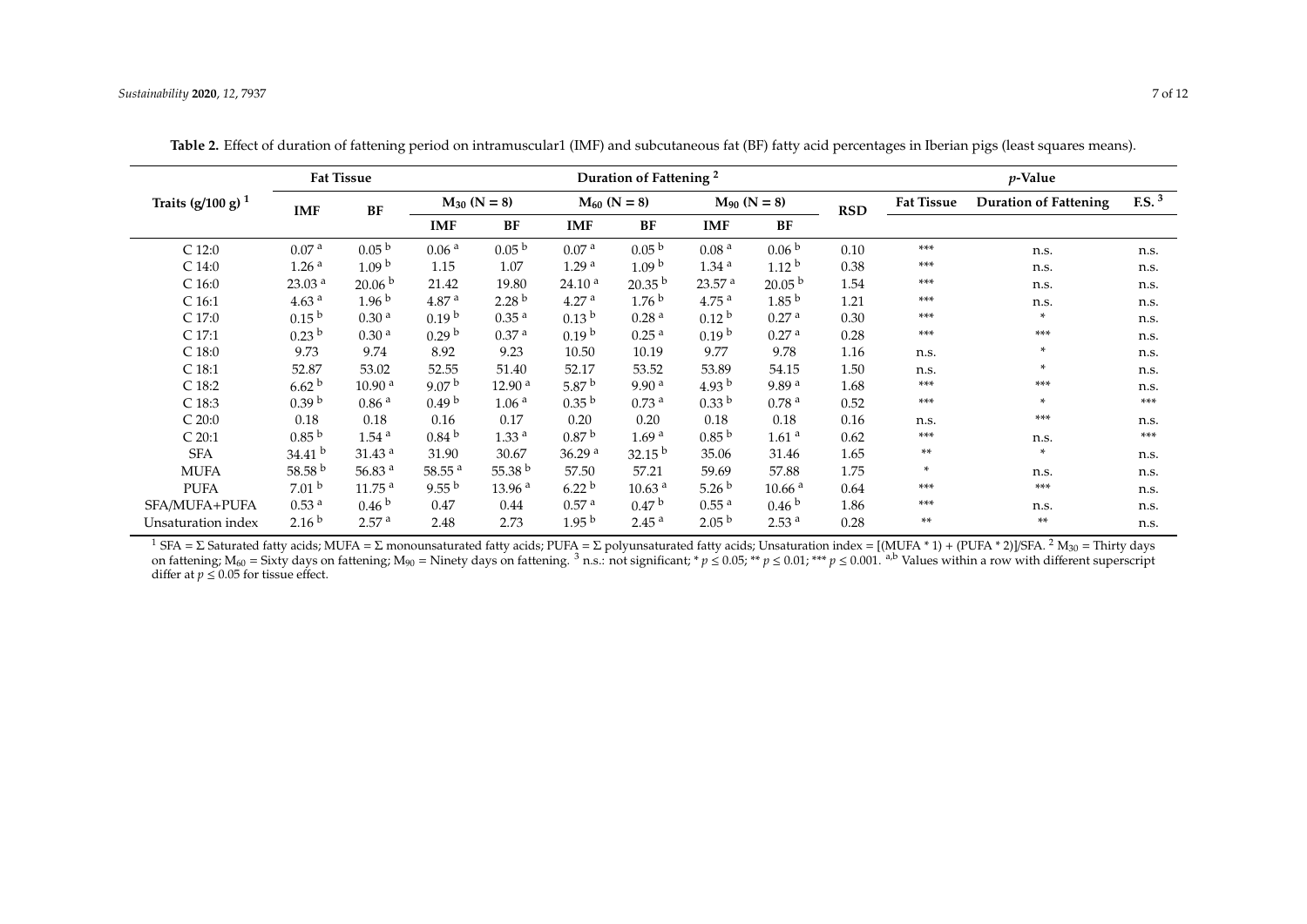Regarding the outer layer, the percentage of miristic, palmitoleic, oleic and gadoleic acids, MUFA and unsaturation index were higher than in the other two layers, whilst palmitic and stearic FAs, SFA and the saturated/unsaturated ratio were lower. Whereas, the inner layer showed the lowest values of oleic, gadoleic and margaroleic fatty acids, MUFA and unsaturation index, and the highest in palmitic and stearic fatty acids and SFA. This can be attributed to the fact that the inner layer matures later and is therefore the last to be affected by the fatty acid composition of food. These results agreed with those obtained by Rey et al. [\[8\]](#page-9-7) and Daza et al. [\[9,](#page-10-17)[10,](#page-10-15)[39\]](#page-11-9). In contrast with the results obtained by others authors [\[24](#page-10-12)[,40\]](#page-11-10), in our study, no significant (*p* > 0.05) differences between the layers in the concentration of linoleic acid were found. The PUFA accumulate more in either layer depending on the length of the fattening phase. The unsaturated index value, higher in the outer layer, was consistent with those obtained by Daza et al. [\[11\]](#page-10-19) in Iberian pigs.

In our current study, the unsaturation degree of the pigs' fat depots followed a negative gradient from the outside inwards. The highest levels of SFA and SFA/MUFA+PUFA ratio were recorded in the inner layer. The MUFA content and unsaturation index differed between the three layers according to this gradient, with highest values in the outer layer and lowest in the inner layer [\[24\]](#page-10-12). The PUFA concentrations followed the same pattern. Differences in lipid metabolism could be the main causes of the preferential deposition of PUFA in the outer layer [\[38\]](#page-11-8), as the lipid metabolism is lower in the outer layer than in the inner layer of subcutaneous adipose tissue.

According to the literature, the highest levels of SFA and of MUFA and PUFA were recorded in the inner and outer layers, respectively [\[8\]](#page-9-7), although the causes of the preferential deposition of PUFA in the outer layer of the pigs' adipose tissues are not yet fully understood. It has been postulated that it may be related to the lower lipid metabolism in the outer layer [\[24\]](#page-10-12). On the contrary, the greater de novo lipogenesis activity in the inner layer may dilute the diet-related PUFAs with endogenous fatty acids [\[38\]](#page-11-8). Our results for PUFA did not agree with those of Daza et al. [\[10,](#page-10-15)[11](#page-10-19)[,39\]](#page-11-9), who found the highest value in the inner layer.

The amount of fatty acid as the fattening phase is increased is different in each backfat layer (Table [3\)](#page-8-0). Thus, palmitoleic, margaroleic, linoleic and linolenic fatty acids, PUFA and unsaturation index decreased as the number of days of fattening increased, whilst oleic and gadoleic acids and MUFA increased. These results agree with those obtained by Daza et al. [\[9](#page-10-17)[–11](#page-10-19)[,39\]](#page-11-9), except for linoleic fatty acid, which was higher in the inner layer of backfat. The results from Rey et al. [\[8\]](#page-9-7) also differed from ours in that only palmitic, stearic and linolenic fatty acids had the highest percentages in the inner layer.

The time of fattening significantly (*p* < 0.05) affected MUFA and PUFA in the three backfat layers and MUFA in outer and middle layers [\[10\]](#page-10-15). However, in the present study, there was no significant (*p* > 0.05) effect of the duration of fattening on SFA, except for margaric acid in all backfat layers and araquic acid in the outer and middle layers. These results could be due to the fact that the amount of SFA in the three backfat layers follows a similar trend, while the amount of unsaturated fatty acid is higher in one layer than the other two. Within our results, the tendencies of the different FA contents for the three backfat layers did not agree with the study from Daza et al. [\[10\]](#page-10-15) for palmitic and stearic acids in the outer and inner layers, oleic acid and MUFA in the inner layer and SFA in the outer layer. Perhaps, an adaptation of adipose tissue to outdoor temperature, with the aim of maintaining the physical flow of lipids in the different adipose tissues [\[41\]](#page-11-11), could be one of the causes of the differences in the fatty acid profile in the three layers.

The interaction of both effects, backfat layers and duration of fattening phase, was not significant  $(p > 0.05)$  for all traits of fatty acids.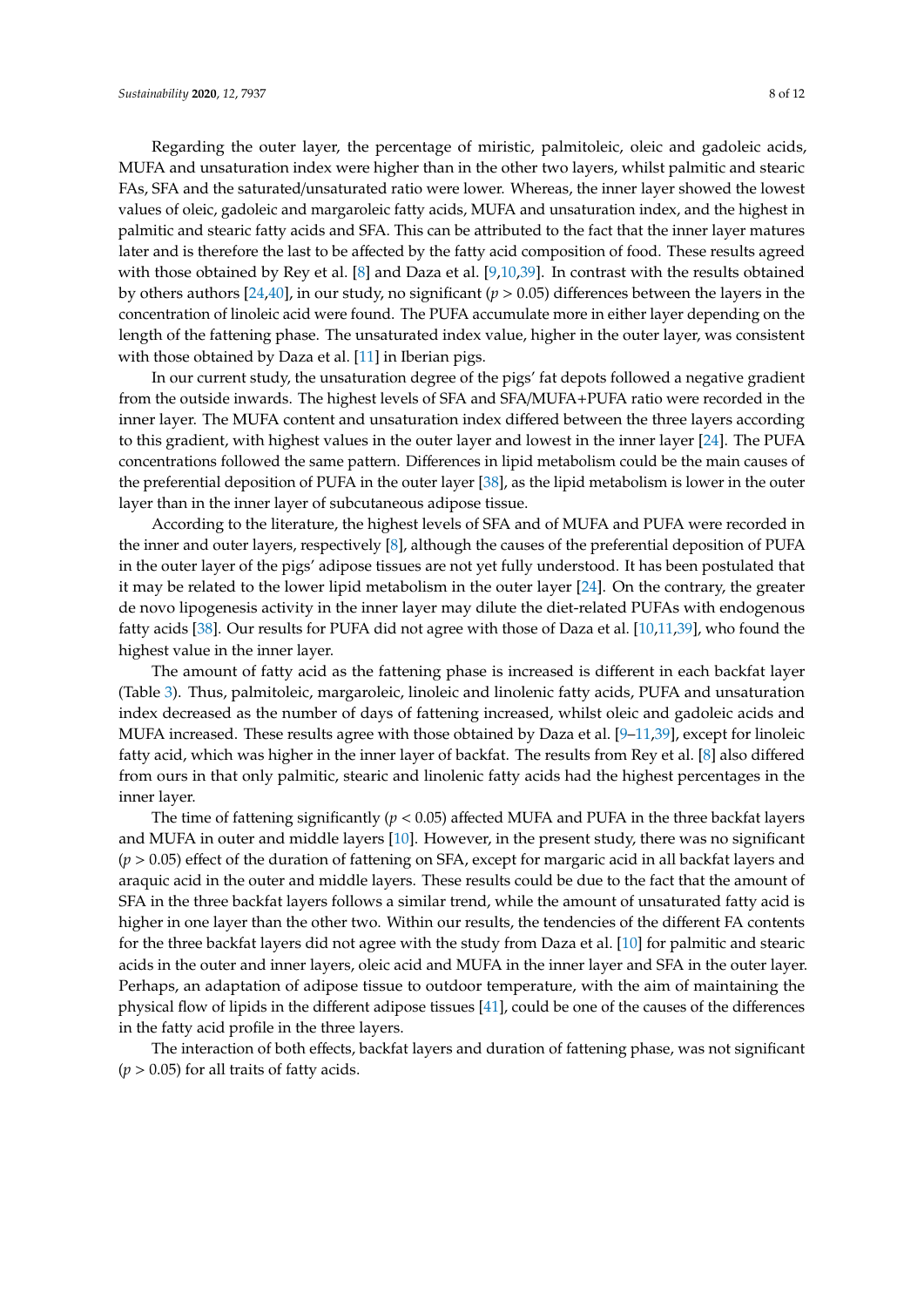|                      | Duration of Fattening <sup>2</sup> |                      |                      |                    |                       |                    |                      |                       |                      |            | $p$ -Value $3$ |      |              |
|----------------------|------------------------------------|----------------------|----------------------|--------------------|-----------------------|--------------------|----------------------|-----------------------|----------------------|------------|----------------|------|--------------|
| Traits $(g/100 g)^1$ |                                    | $M_{30}$ (N = 8)     |                      |                    | $M_{60}$ (N = 8)      |                    | $M_{90}$ (N = 8)     |                       |                      | <b>RSD</b> |                |      |              |
|                      | Inner                              | Middle               | Outer                | Inner              | Middle                | Outer              | Inner                | Middle                | Outer                |            | Inner          |      | Middle Outer |
| $C$ 12:0             | 0.05                               | 0.05                 | 0.05                 | 0.06 <sup>a</sup>  | $0.05^{b}$            | 0.05 <sup>b</sup>  | 0.06                 | 0.05                  | 0.05                 | 0.09       | n.s.           | n.s. | n.s.         |
| C <sub>14:0</sub>    | 1.06                               | 1.06                 | 1.09                 | 1.11 <sup>a</sup>  | 1.01 <sup>b</sup>     | 1.14 <sup>a</sup>  | 1.12                 | 1.08                  | 1.15                 | 0.31       | n.s.           | n.s. | n.s.         |
| C <sub>16:0</sub>    | 20.48 <sup>a</sup>                 | 19.87 <sup> ab</sup> | 19.04 <sup>b</sup>   | 21.22 <sup>a</sup> | $20.17$ <sup>ab</sup> | 19.65 <sup>b</sup> | 20.92 <sup>a</sup>   | $19.96$ <sup>ab</sup> | 19.25 <sup>b</sup>   | 1.07       | n.s.           | n.s. | n.s.         |
| C <sub>16:1</sub>    | 2.04 <sup>b</sup>                  | 2.08 <sup>b</sup>    | 2.72 <sup>a</sup>    | 1.68 <sup>b</sup>  | 1.51 <sup>b</sup>     | 2.08 <sup>a</sup>  | 1.63 <sup>b</sup>    | 1.69 <sup>b</sup>     | 2.22 <sup>a</sup>    | 0.68       | ***            | ***  | **           |
| C 17:0               | 0.36                               | 0.36                 | 0.33                 | 0.27               | 0.28                  | 0.27               | 0.27                 | 0.27                  | 0.27                 | 0.23       | n.s.           | n.s. | n.s.         |
| $C$ 17:1             | 0.32 <sup>b</sup>                  | 0.36 <sup>a</sup>    | 0.43 <sup>a</sup>    | 0.22 <sup>b</sup>  | 0.24 <sup>b</sup>     | 0.31 <sup>a</sup>  | 0.23 <sup>b</sup>    | 0.26 <sup>b</sup>     | 0.33 <sup>a</sup>    | 0.28       | n.s.           | n.s. | n.s.         |
| $C$ 18:0             | 10.39 <sup>a</sup>                 | 9.74 <sup>a</sup>    | 7.58 <sup>b</sup>    | 11.05 <sup>a</sup> | 11.12 <sup>a</sup>    | 8.40 <sup>b</sup>  | 11.17 <sup>a</sup>   | 10.29 <sup>a</sup>    | 7.88 <sup>b</sup>    | 1.30       | **             | **   | $*$          |
| $C$ 18:1             | 50.38 <sup>b</sup>                 | 50.89 $^{\rm b}$     | 52.94 <sup>a</sup>   | 52.15 $^{\rm b}$   | 52.93 b               | 55.47 <sup>a</sup> | 52.62 $^{\rm b}$     | 53.94 $^{\rm b}$      | 55.88 <sup>a</sup>   | 1.47       | ***            | ***  | ***          |
| $C$ 18:2             | 12.44                              | 12.99                | 13.28                | 9.78               | 9.99                  | 9.93               | 9.50 $^{\rm b}$      | $9.86$ <sup>ab</sup>  | 10.30 <sup>a</sup>   | 1.25       | **             | ***  | ***          |
| $C$ 18:3             | 1.09                               | 1.09                 | 1.00                 | 0.79 <sup>a</sup>  | 0.76 <sup>a</sup>     | 0.65 <sup>b</sup>  | 0.78                 | 0.79                  | 0.76                 | 0.43       | **             | ***  | ***          |
| C 20:0               | 0.17                               | 0.18                 | 0.15                 | 0.20 <sup>ab</sup> | 0.22 <sup>a</sup>     | 0.18 <sup>b</sup>  | 0.19                 | 0.20                  | 0.17                 | 0.18       | ***            | ***  | ***          |
| C20:1                | 1.22 <sup>b</sup>                  | $1.34$ <sup>ab</sup> | 1.42 <sup>a</sup>    | 1.48 <sup>b</sup>  | $1.71$ ab             | 1.87 <sup>a</sup>  | $1.51$ <sup>ab</sup> | 1.60 <sup>b</sup>     | $1.73$ <sup>ab</sup> | 0.49       | ***            | ***  | ***          |
| <b>SFA</b>           | 32.52 <sup>a</sup>                 | 31.25 <sup>a</sup>   | 28.24 <sup>b</sup>   | 33.91 <sup>a</sup> | 32.86 <sup>a</sup>    | 29.69 <sup>b</sup> | 33.73 <sup>a</sup>   | 31.86 <sup>a</sup>    | 28.79 <sup>b</sup>   | 1.58       | n.s.           | n.s. | n.s.         |
| <b>MUFA</b>          | 53.96 $^{\rm b}$                   | 54.67 $^{\rm b}$     | $57.51$ <sup>a</sup> | 55.53 $^{\rm b}$   | 56.38 <sup>b</sup>    | 59.73 <sup>a</sup> | 55.99 $b$            | 57.50 $^{\rm b}$      | 60.15 <sup>a</sup>   | 1.31       | *              | **   | ***          |
| <b>PUFA</b>          | 13.53                              | 14.08                | 14.28                | 10.56              | 10.75                 | 10.58              | 10.28                | 10.64                 | 11.06                | 0.57       | ***            | ***  | $***$        |
| SFA/MUFA+PUFA        | 0.48 <sup>a</sup>                  | 0.45 <sup>a</sup>    | 0.40 <sup>b</sup>    | 0.51 <sup>a</sup>  | 0.49 <sup>a</sup>     | 0.42 <sup>b</sup>  | 0.51 <sup>a</sup>    | 0.47 <sup>a</sup>     | 0.41 <sup>b</sup>    | 1.61       | n.s.           | n.s. | n.s.         |
| Unsaturation index   | 2.50 <sup>b</sup>                  | 2.67 <sup>b</sup>    | 3.06 <sup>a</sup>    | 2.27 <sup>b</sup>  | 2.38 <sup>b</sup>     | 2.73 <sup>a</sup>  | 2.28 <sup>b</sup>    | 2.48 <sup>b</sup>     | 2.86 <sup>a</sup>    | 0.23       | n.s.           | n.s. | n.s.         |

<span id="page-8-0"></span>**Table 3.** Effect of duration of fattening period on backfat fatty acid percentages in Iberian pigs (least squares means).

<sup>1</sup> SFA = Σ saturated fatty acids; MUFA = Σ monounsaturated fatty acids; PUFA = Σ polyunsaturated fatty acids; Unsaturation index =  $[(MUFA \times 1) + (PUFA \times 2)]/SFA$ . <sup>2</sup> M<sub>30</sub> = Thirty days on fattening; M<sub>60</sub> = Sixty days on fattening; M<sub>90</sub> = Ninety days on fattening. <sup>3</sup> n.s.: not significant; \*  $p \le 0.05$ ; \*\*  $p \le 0.01$ ; \*\*\*  $p \le 0.001$ . <sup>a,b</sup> Values within a row with different superscript differ at  $p \leq 0.05$ .

#### *3.4. Relationship between Intramuscular and Backfat Fatty Acids*

The fatty acid composition of the intramuscular fat largely determines the quality of the pork, and the subcutaneous fat is usually used to characterize and determine the commercial grade of Iberian meat according to the production system (management and feeding) [\[42\]](#page-11-12). Based on these two facts, several studies have focused on the relationship between the fatty acid profile of intramuscular and subcutaneous fat in heavy pigs [\[43\]](#page-11-13); however, no research has studied this relationship in Iberian pigs. As indicated by Niñoles et al. [\[12\]](#page-10-0), if a significant relationship between the composition of both types of fat could be found, then a fast, objective, cost-efficient analysis and some non-destructive techniques could be developed to determine the quality of pork [\[44\]](#page-11-14). The simple correlation coefficients between the same fatty acids from intramuscular and subcutaneous depots and their layers in Iberian pigs fattened on a "montanera" production system are shown in Table [4.](#page-9-8) The results show a strong relationship between the fatty acid profiles of both tissues, except for lauric and myristic acids. There was a strong relationship between the SFA and MUFA, which is in agreement with the study from Yang et al. [\[43\]](#page-11-13). However, the PUFAs showed no significant ( $p > 0.05$ ) relationship between tissues, which differs from the findings of Yang et al. [\[43\]](#page-11-13). The quality-wise most important fatty acid in Iberian pig, the oleic acid, showed a significant correlation coefficient ( $p < 0.05$ ) between fatty depots. This could be due to its constant accumulation in both adipose tissues. In lean pigs, as found in Landrace and Duroc, the high degree of association between the fatty acids suggests that as intramuscular fat content increases, there is a rapid dilution of polyunsaturated fatty acids by saturated and monounsaturated fatty acids [\[45\]](#page-11-15). Our results, as stated by Yang et al. [\[43\]](#page-11-13), indicate that the fatty acid depositions of both adipose depots are associated with each other to some extent.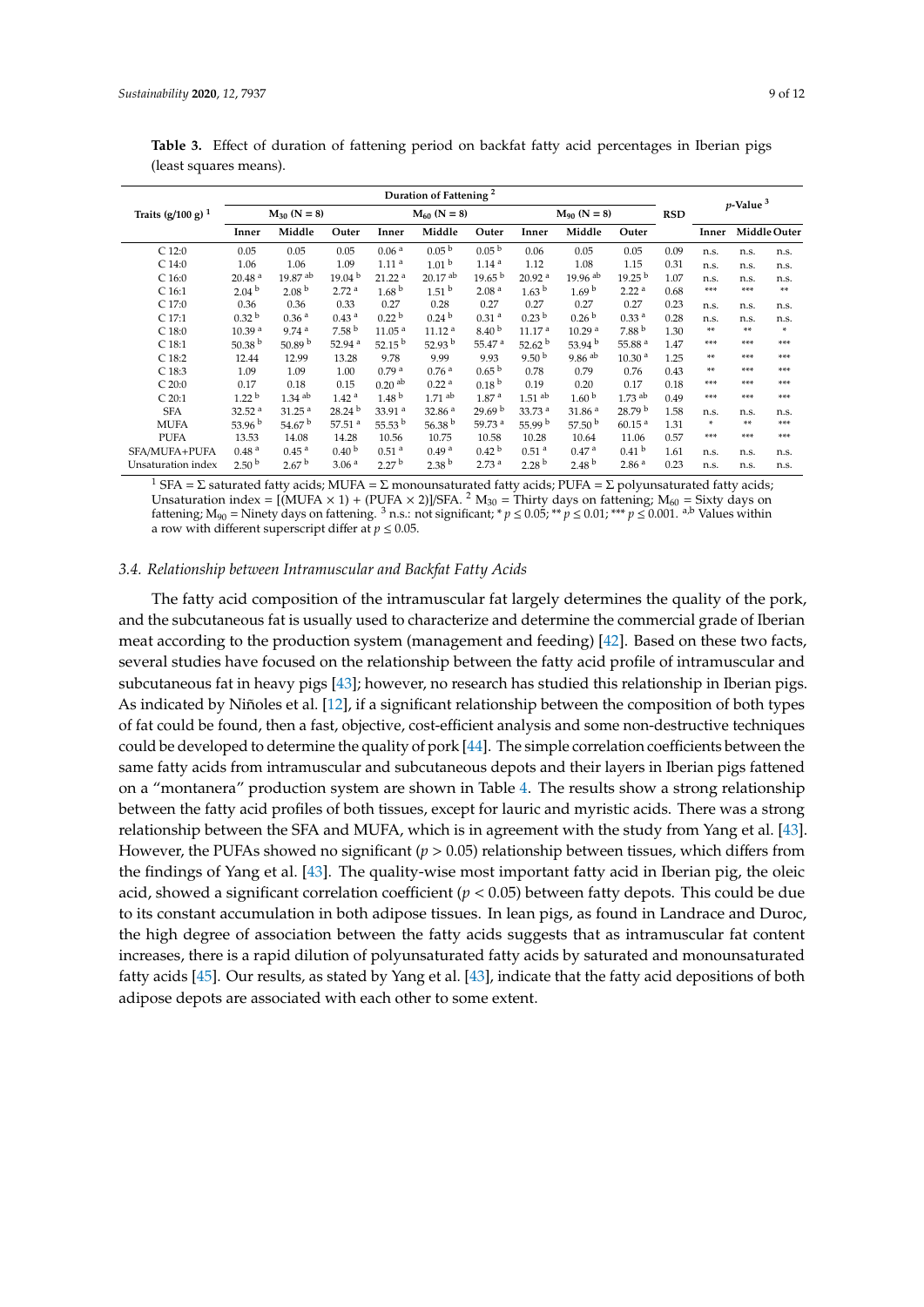|           | Inner             | Medium    | Outer      | ВF        |
|-----------|-------------------|-----------|------------|-----------|
| IMF_C12_0 | $0.27 \text{ ns}$ | $0.17$ ns | $0.40*$    | $0.05$ ns |
| IMF_C14_0 | $0.57**$          | $0.32$ ns | $0.52*$    | $0.49*$   |
| IMF C16 0 | $0.64**$          | $0.60**$  | $0.66**$   | $0.65**$  |
| IMF_C16_1 | $0.74***$         | $0.74***$ | $0.76***$  | $0.76***$ |
| IMF_C17_0 | $0.91***$         | $0.89***$ | $0.86***$  | $0.90***$ |
| IMF_C17_1 | $0.92***$         | $0.92***$ | $0.91***$  | $0.92***$ |
| IMF_C18_0 | $0.87***$         | $0.91***$ | $0.83***$  | $0.90***$ |
| IMF_C18_1 | $0.72***$         | $0.71***$ | $0.59**$   | $0.69***$ |
| IMF_C18_2 | $0.89***$         | $0.86***$ | $0.79***$  | $0.86***$ |
| IMF_C18_3 | $0.79***$         | $0.78***$ | $0.78***$  | $0.80***$ |
| IMF_C20_0 | $0.81***$         | $0.78***$ | $0.72$ *** | $0.82***$ |
| IMF_C20_1 | $0.70***$         | $0.62**$  | $0.53*$    | $0.63**$  |

<span id="page-9-8"></span>**Table 4.** Pearson's correlation coefficients between fatty acids of intramuscular fat and subcutaneous fat and their layers in Iberian pigs.

n.s.: not significant; \* *p* ≤ 0.05; \*\*: *p* ≤ 0.01; \*\*\* *p* ≤ 0.001.

#### **4. Conclusions**

The backfat of Iberian pigs fed with acorn is more unsaturated than the intramuscular backfat. The duration of the "montanera" fattening system affected the content of fatty acids. The change in oleic acid was higher in backfat than in intramuscular fat, although the values in both adipose tissues were quite similar. The strong relationship between the fatty acid profiles of adipose tissues might be used to predict intramuscular fat profile from backfat samples since the latter are cheaper to collect.

**Author Contributions:** Conceptualization and methodology, all authors; Formal analysis, software, data curation, data processing, A.G., F.P. and M.I.; Statistical analysis, A.G. and F.P.; Validation and investigation, A.G., F.P. and D.A.; Supervision, project administration, M.I. and F.I.H.-G.; Data acquisition, D.A. and M.I.; All authors were involved in developing, writing, commenting, editing and reviewing the manuscript. All authors have read and agreed to the published version of the manuscript.

**Funding:** This research was funded by INIA RTA 2007-000-93-00-00 and by FEDER.

**Conflicts of Interest:** The authors declare no conflict of interest.

### **References**

- <span id="page-9-0"></span>1. Rodriguez-Estevez, V.; García, A.; Peña, F.; Gómez, A.G. Foraging of Iberian fattening pigs grazing natural pasture in the dehesa. *Livest. Sci.* **2009**, *120*, 135–143. [\[CrossRef\]](http://dx.doi.org/10.1016/j.livsci.2008.05.006)
- <span id="page-9-1"></span>2. Ruiz, J.; Ventanas, J.; Cava, R.; Andrés, A.I.; García, C. Volatile compounds of dry-cured Iberian ham as affected by the length of the curing process. *Meat Sci.* **1999**, *52*, 19–27. [\[CrossRef\]](http://dx.doi.org/10.1016/S0309-1740(98)00144-2)
- <span id="page-9-2"></span>3. Viera-Alcaide, I.; Narváez-Rivas, M.; Vicario, I.M.; Graciani-Constante, E.; León-Camacho, M. Different fattening systems of Iberian pig according to 1-alkene hydrocarbon content in the subcutaneous fat. *Grasas y Aceites* **2009**, *60*, 68–76. [\[CrossRef\]](http://dx.doi.org/10.3989/gya.053708)
- <span id="page-9-3"></span>4. García-Gudiño, J.; Monteiro, A.N.T.R.; Espagnol, S.; Blanco-Penedo, I.; Garcia-Launay, F. Life Cycle Assessment of Iberian Traditional Pig Production System in Spain. *Sustainability* **2020**, *12*, 627. [\[CrossRef\]](http://dx.doi.org/10.3390/su12020627)
- <span id="page-9-4"></span>5. Fuentes, V.; Ventanas, S.; Ventanas, J.; Estévez, M. The genetic background affects composition, oxidative stability and quality traits of Iberian dry-cured hams: Purebreed Iberian versus reciprocal IberianxDuroc crossbred pigs. *Meat Sci.* **2014**, *96*, 737–743. [\[CrossRef\]](http://dx.doi.org/10.1016/j.meatsci.2013.10.010) [\[PubMed\]](http://www.ncbi.nlm.nih.gov/pubmed/24200565)
- <span id="page-9-5"></span>6. Perez-Palacios, T.; Antequera, T.; Duran, M.L.; Caro, A.; Rodriguez, P.G.; Ruiz, J. MRI-based analysis, lipid composition and sensory traits for studying Iberian dry-cured hams from pigs fed with different diets. *Food Res. Int.* **2010**, *43*, 248–254. [\[CrossRef\]](http://dx.doi.org/10.1016/j.foodres.2009.09.020)
- <span id="page-9-6"></span>7. González-Domínguez, R.; Sayago, A.; Fernández-Recamales, A. Fatty Acid Profiling for the Authentication of Iberian Hams According to the Feeding Regime. *Foods* **2020**, *9*, 149. [\[CrossRef\]](http://dx.doi.org/10.3390/foods9020149) [\[PubMed\]](http://www.ncbi.nlm.nih.gov/pubmed/32028620)
- <span id="page-9-7"></span>8. Rey, A.I.; Daza, A.; López-Carrasco, C.; López-Bote, C.J. Feeding Iberian pigs with acorns and grass in either free-range or confinement affects the carcass characteristics and fatty acids and tocopherols accumulation in Longissimus dorsi muscle and backfat. *Meat Sci.* **2006**, *73*, 66–74. [\[CrossRef\]](http://dx.doi.org/10.1016/j.meatsci.2005.10.018)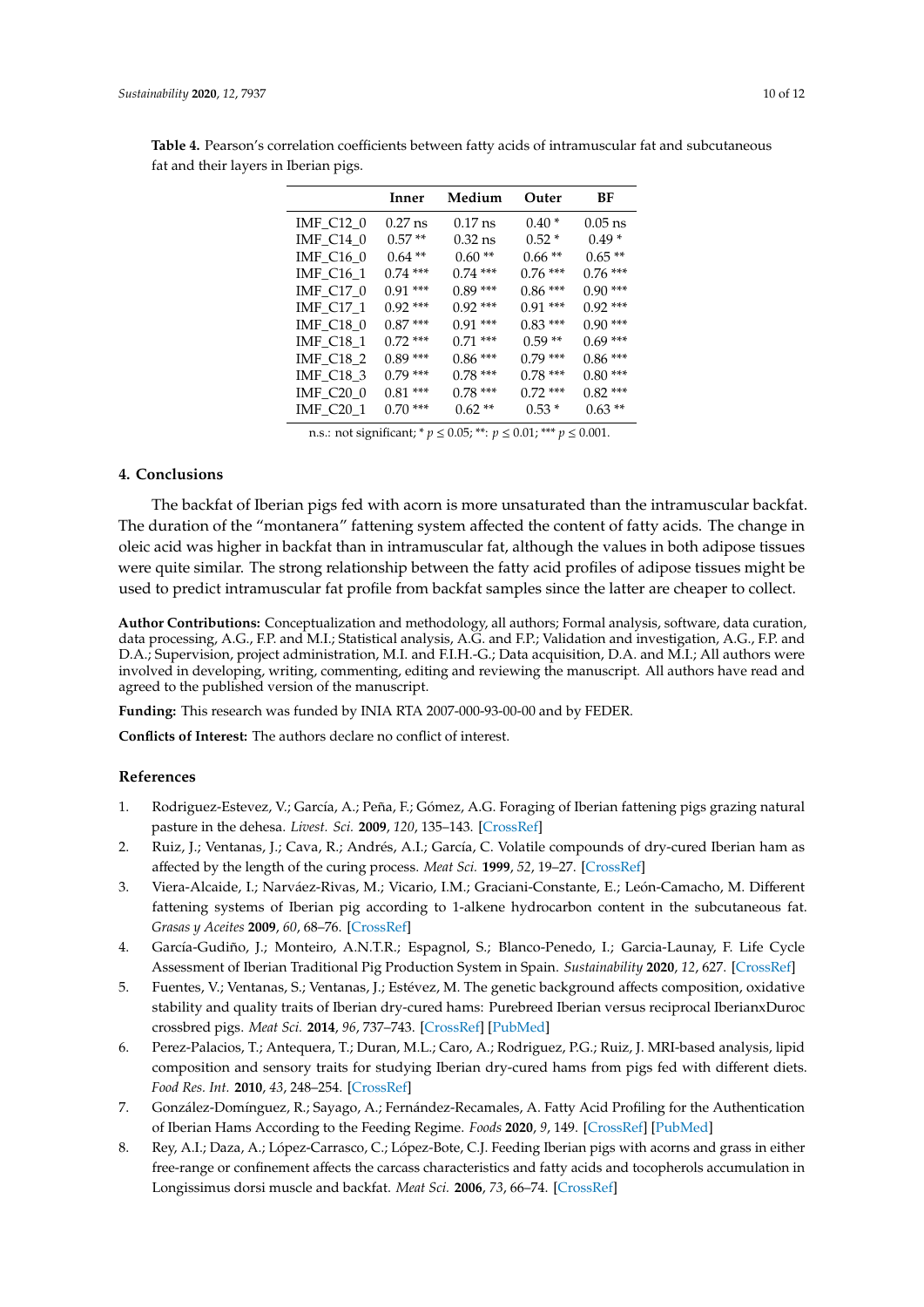- <span id="page-10-17"></span>9. Daza, A.; Lopez-Bote, C.J.; Olivares, A.; Menoyo, D.; Ruiz, J. Age at the beginning of the fattening period of Iberian pigs under free-range conditions affects growth, carcass characteristics and the fatty acid profile of lipids. *Anim. Feed Sci. Technol.* **2007**, *139*, 81–91. [\[CrossRef\]](http://dx.doi.org/10.1016/j.anifeedsci.2007.01.003)
- <span id="page-10-15"></span>10. Daza, A.; Mateos, A.; Rey, A.I.; Ovejero, I.; López-Bote, C.J. Effect of duration of feeding under free-range conditions on production results and carcass and fat quality in Iberian pigs. *Meat Sci.* **2007**, *76*, 411–416. [\[CrossRef\]](http://dx.doi.org/10.1016/j.meatsci.2006.10.004)
- <span id="page-10-19"></span>11. Daza, A.; Rey, A.I.; Menoyo, D.; Bautista, J.M.; Olivares, A.; López-Bote, C.J. Effect of level of feed restriction during growth and/or fattening on fatty acid composition and lipogenic enzyme activity in heavy pigs. *Anim. Feed Sci. Technol.* **2007**, *138*, 61–74. [\[CrossRef\]](http://dx.doi.org/10.1016/j.anifeedsci.2006.11.013)
- <span id="page-10-0"></span>12. Niñoles, L.; Clemente, G.; Ventanas, S.; Benedito, J. Quality assessment of Iberian pigs through backfat ultrasound characterization and fatty acid composition. *Meat Sci.* **2007**, *76*, 102–111. [\[CrossRef\]](http://dx.doi.org/10.1016/j.meatsci.2006.10.018) [\[PubMed\]](http://www.ncbi.nlm.nih.gov/pubmed/22064196)
- <span id="page-10-1"></span>13. Tejerina, D.; García-Torres, S.; de Vaca, M.C.; Vázquez, F.M.; Cava, R. Effect of production system on physical-chemical, antioxidant and fatty acids composition of Longissimus dorsi and Serratus ventralis muscles from Iberian pig. *Food Chem.* **2012**, *133*, 293–299. [\[CrossRef\]](http://dx.doi.org/10.1016/j.foodchem.2012.01.025)
- <span id="page-10-2"></span>14. Tejerina, D.; García-Torres, S.; de Vaca, M.C.; Vázquez, F.M.; Cava, R. Study of variability in antioxidant composition and fatty acids profile of Longissimus dorsi and Serratus ventralis muscles from Iberian pigs reared in two different Montanera seasons. *Meat Sci.* **2012**, *90*, 414–419. [\[CrossRef\]](http://dx.doi.org/10.1016/j.meatsci.2011.08.010) [\[PubMed\]](http://www.ncbi.nlm.nih.gov/pubmed/21924560)
- <span id="page-10-3"></span>15. Ventanas, S.; Tejeda, J.F.; Estévez, M. Chemical composition and oxidative status of tissues from Iberian pigs as affected by diets: Extensive feeding v. oleic acid- and tocopherol-enriched mixed diets. *Animal* **2008**, *2*, 621–630. [\[CrossRef\]](http://dx.doi.org/10.1017/S1751731107001528) [\[PubMed\]](http://www.ncbi.nlm.nih.gov/pubmed/22443579)
- <span id="page-10-4"></span>16. Pérez-Palacios, T.; Ruiz, J.; Tejeda, J.F.; Antequera, T. Subcutaneous and intramuscular lipid traits as tools for classifying Iberian pigs as a function of their feeding background. *Meat Sci.* **2009**, *81*, 632–640. [\[CrossRef\]](http://dx.doi.org/10.1016/j.meatsci.2008.10.022)
- <span id="page-10-5"></span>17. Folch, J.; Lees, M.; Stanley, G.H.S. A simple method for the isolation and purification of total lipides from animal tissues. *J. Biol. Chem.* **1957**, *226*, 497–509.
- <span id="page-10-6"></span>18. Izquierdo, M.; Ayuso, D.; Hernández-García, F.I.; Pérez, M.A. Effect of sex and slaughter weight on carcass traits measured in vivo with ultrasound and post-mortem in the carcass in Iberian pigs. In *7th International Symposium of the Mediterranean Pig*; De Pedro, E.J., Cabezas, A.B., Eds.; Options Méditerranéennes: Série A Séminaires Méditerranéens. 101; International Centre for Advanced Mediterranean Agronomic Studies (CIHEAM): Zaragoza, Spain, 2012; pp. 335–339.
- <span id="page-10-7"></span>19. Alfonso, L.; Mourot, J.; Insausti, K.; Mendizabal, J.A.; Arana, A. Comparative description of growth, fat deposition, carcass and meat quality characteristics of Basque and Large White pigs. *Anim. Res.* **2005**, *54*, 33–42. [\[CrossRef\]](http://dx.doi.org/10.1051/animres:2005001)
- <span id="page-10-8"></span>20. Eggert, J.M.; Schinckel, A.P.; Mills, S.E.; Forrest, J.C.; Gerrard, D.E.; Farrand, E.J.; Bowker, B.C.; Wynveen, E.J. Growth and characterization of individual backfat layers and their relationship to pork carcass quality. In *Purdue Swine Day*; Purdue University: West Lafayette, IN, USA, 1998.
- <span id="page-10-9"></span>21. McEvoy, F.J.; Strathe, A.B.; Madsen, M.T.; Svalastoga, E. Changes in the relative thickness of individual subcutaneous adipose tissue layers in growing pigs. *Acta Vet. Scand.* **2007**, *49*. [\[CrossRef\]](http://dx.doi.org/10.1186/1751-0147-49-32)
- <span id="page-10-10"></span>22. Newcom, D.W.; Baas, T.J.; Schwab, C.R.; Stalder, K.J. Genetic and phenotypic relationships between individual subcutaneous backfat layers and percentage of longissimus intramuscular fat in Duroc swine. *J. Anim. Sci.* **2005**, *83*, 316–323. [\[CrossRef\]](http://dx.doi.org/10.2527/2005.832316x)
- <span id="page-10-11"></span>23. Ventanas, S.; Ventanas, J.; Jurado, Á.; Estévez, M. Quality traits in muscle biceps femoris and back-fat from purebred Iberian and reciprocal Iberian x Duroc crossbred pigs. *Meat Sci.* **2006**, *73*, 651–659. [\[CrossRef\]](http://dx.doi.org/10.1016/j.meatsci.2006.03.009) [\[PubMed\]](http://www.ncbi.nlm.nih.gov/pubmed/22062566)
- <span id="page-10-12"></span>24. Monziols, M.; Bonneau, M.; Davenel, A.; Kouba, M. Comparison of the lipid content and fatty acid composition of intermuscular and subcutaneous adipose tissues in pig carcasses. *Meat Sci.* **2007**, *76*, 54–60. [\[CrossRef\]](http://dx.doi.org/10.1016/j.meatsci.2006.10.013) [\[PubMed\]](http://www.ncbi.nlm.nih.gov/pubmed/22064191)
- <span id="page-10-13"></span>25. Mourot, J.; Kouba, M.; Bonneau, M. Comparative study of in vitro lipogenesis in various adipose tissues in the growing Meishan pig: Comparison with the Large White pig (Sus domesticus). Comparative Biochemistry and Physiology Part B. *Biochem. Mol. Biol.* **1996**, *115*, 383–388. [\[CrossRef\]](http://dx.doi.org/10.1016/S0305-0491(96)00128-9)
- <span id="page-10-14"></span>26. Narváez-Rivas, M.; León-Camacho, M.; Vicario, I.M. Fatty acid and triacylglycerol composition of the subcutaneous fat from Iberian pigs fattened on the traditional feed: "Montanera". Effect of anatomical location and length of feeding. *Grasas Aceites* **2009**, *60*, 238–247.
- <span id="page-10-16"></span>27. Barea, R.; Isabel, B.; Nieto, R.; López-Bote, C.; Aguilera, J.F. Evolution of the fatty acid profile of subcutaneous back-fat adipose tissue in growing Iberian and Landrace? Large White pigs. *Animal* **2013**, *7*, 688–698. [\[CrossRef\]](http://dx.doi.org/10.1017/S175173111200184X)
- <span id="page-10-18"></span>28. Lopez-Bote, C.J. Sustained utilization of the Iberian pig breed. *Meat Sci.* **1988**, *49*, S17–S27. [\[CrossRef\]](http://dx.doi.org/10.1016/S0309-1740(98)00072-2)